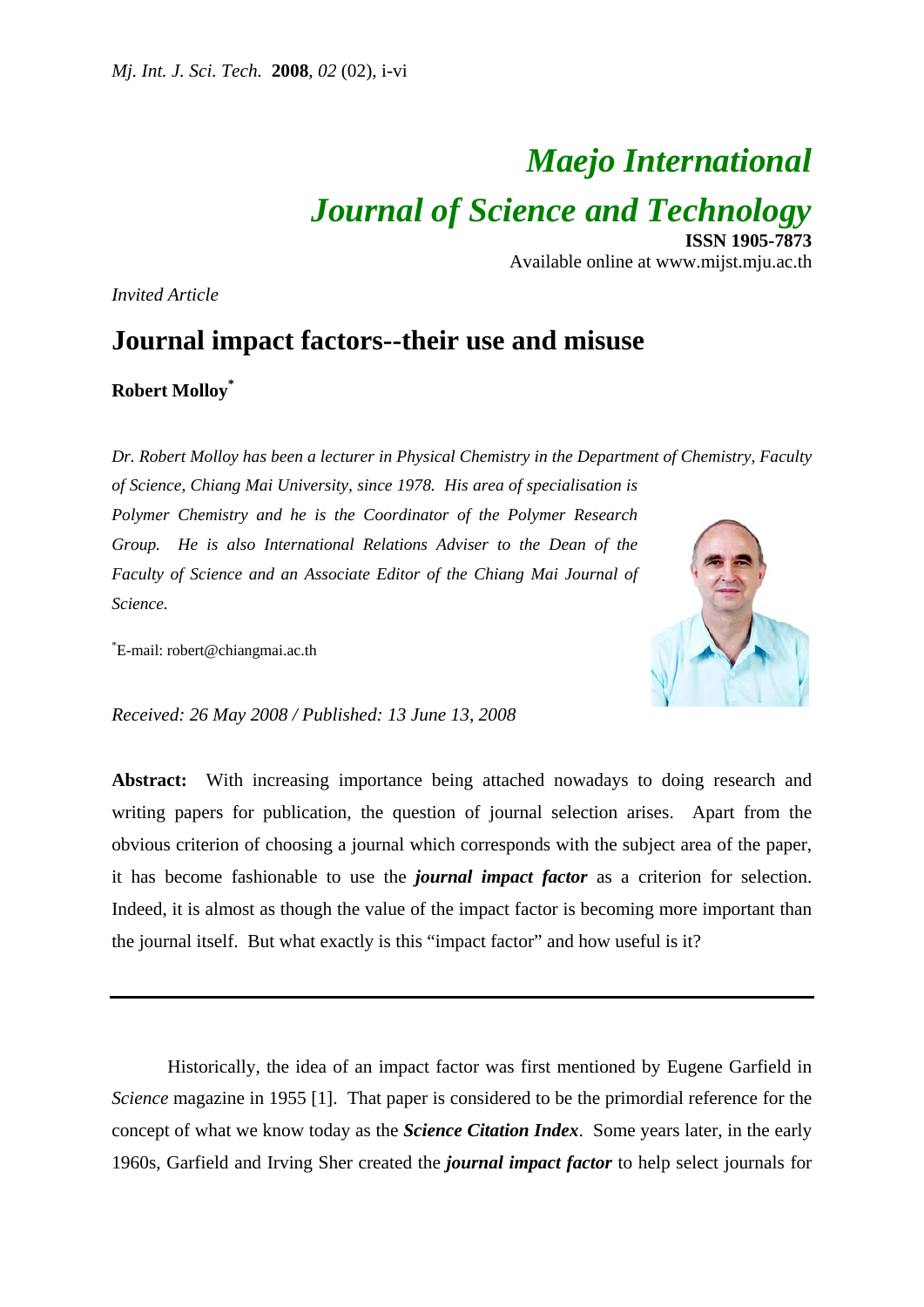the new Science Citation Index. The impact factor was based on 2 elements: the *numerator*, which is the number of cites in a given year to articles published in the journal in the previous 2 years, and the *denominator*, which is the number of articles published in the journal in the same previous 2 years. Thus, a journal's impact factor for 2007 would be:

$$
Image Factor 2007 = \frac{number\ of\ cites\ in\ 2007\ to\ articles\ published\ in\ 2005 + 2006}{number\ of\ articles\ published\ in\ 2005 + 2006}
$$

 Nowadays, both journals and publishers alike attach great importance to their impact factors. If they are high enough, they use them for promotional purposes. This is a far cry from Garfield's original intention. At the *International Congress on Peer Review and Biomedical Publication* in Chicago, USA, in 2005, Garfield reflected on the past 50 years since his original idea and commented:

*"In 1955, it did not occur to me that "impact" would one day become so controversial. Like nuclear energy, the impact factor is a mixed blessing. I expected it to be used constructively while recognizing that in the wrong hands it might be abused."* 

 During its lifetime, the impact factor has gradually evolved into being an indicator that now far outweighs its intended purpose. For example, it now influences research assessments, grant applications, and even staff promotions in ways that Garfield could never have imagined. Even in its main role as an index of journal impact, its value is often overstated. I have heard it said, even by respected academics, that journals with impact factors of less than 1 are not worth considering for publication. But the fact is that there are many high quality journals in the fields of science, technology and engineering with impact factors of less than 1. Our Polymer Research Group, for example, has just had a paper published in the journal *International Polymer Processing* which is generally regarded as being one of the leading journals for the polymer industry worldwide, yet it has a 2006 impact factor of 0.563. This is because some journals, especially industry-related journals, tend to publish a proportionately larger number of articles (the denominator) that are general interest rather than research articles and which tend not to be cited (the numerator). Other journals simply publish in specialist areas that are well read by a particular community but are also not well cited. This skewness of citations amongst journals is well known and is one of the main arguments used by critics of the impact factor.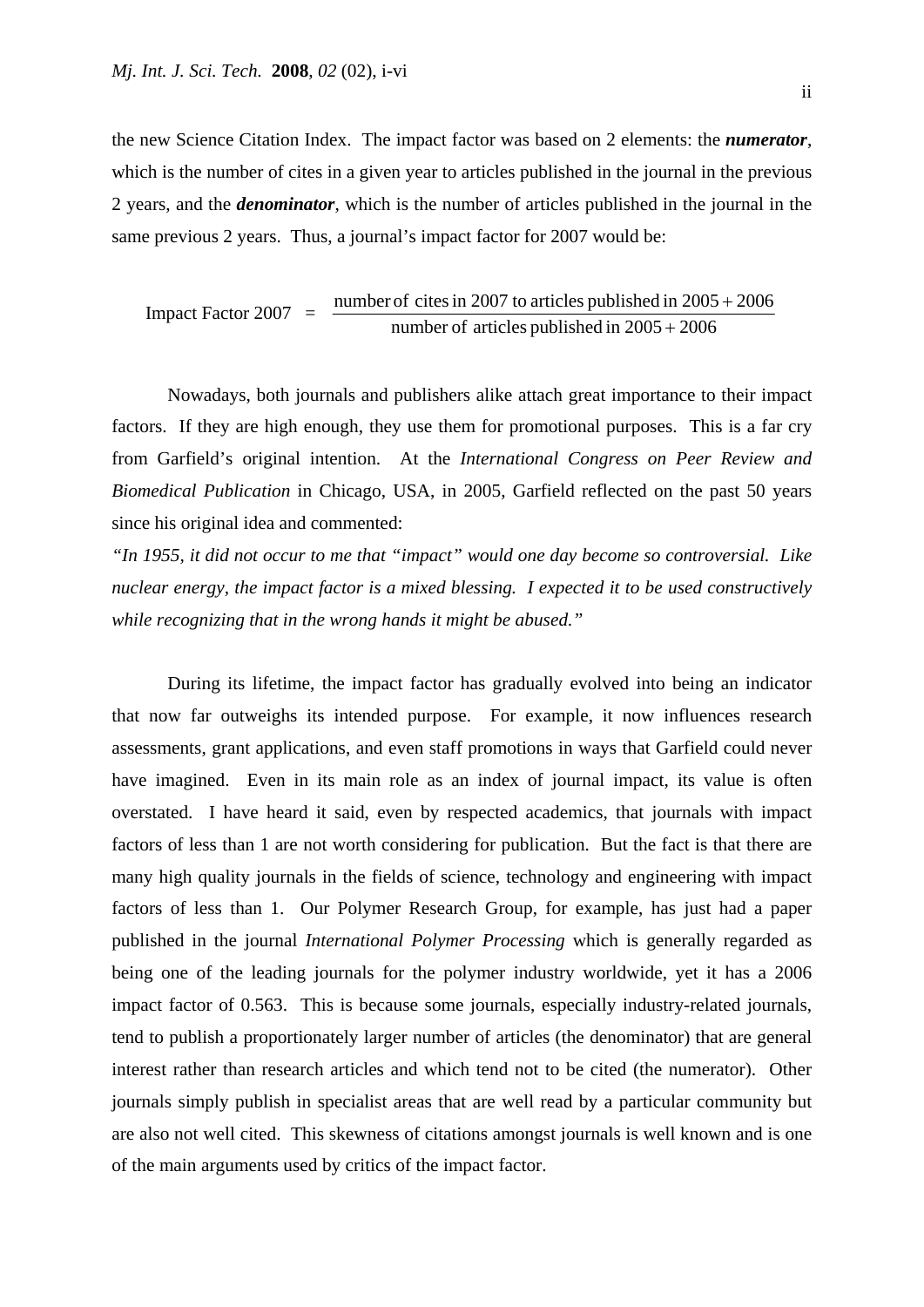In addition to the impact factor, there are two other indicators created by the Institute of Scientific Information (ISI) which are used to measure how a journal receives citations to its articles over time. These are the so-called *immediacy index* and the *cited half-life*. The immediacy index is a measure of how quickly items in a journal get cited after publication, while the cited half-life is a measure of how long articles in a journal continue to be cited after publication. However, neither the immediacy index nor the cited half-life is as commonly used as the impact factor. Consequently, this article focuses its attention on the impact factor and the extent to which it is used or misused as the case may be.

 One of the least appreciated, or simply misunderstood, features about the impact factor is how variable it is with respect to both sociological and statistical factors [2]. Sociological factors include the subject area of the journal, the type of journal (letters, full papers, reviews), and the average number of authors per paper (which is related to subject area). Statistical factors include the size of the journal and the length (years) of the citation measurement window (usually 2 years but sometimes as long as 5 years). Some examples of how these various factors affect a journal's impact factor and the precautions that should be taken in making comparisons are listed below:

- **Subject Area** Generally, fundamental and pure subject areas have higher average impact factors than specialized or applied ones. Indeed, this variation can be so great that the top journal in one field may have a lower impact factor than the bottom journal in another field. To refer back to the previous example, it is meaningless to compare the 2006 impact factors of *International Polymer Processing* (= 0.563) with, say, the *Journal of Organic Chemistry* (= 3.790) or even the *Journal of Polymer Science, Part A: Polymer Chemistry (= 3.405).* Comparisons of impact factors should only be made for journals in the same subject area.
- *Multiple Authorship* The average number of authors per paper also varies according to subject area, from the social sciences (about 2) to the fundamental life sciences (about 4). Given the tendency of authors to cite their own work, it is therefore not surprising that journals in subject areas with a higher average number of authors per paper have higher average impact factors.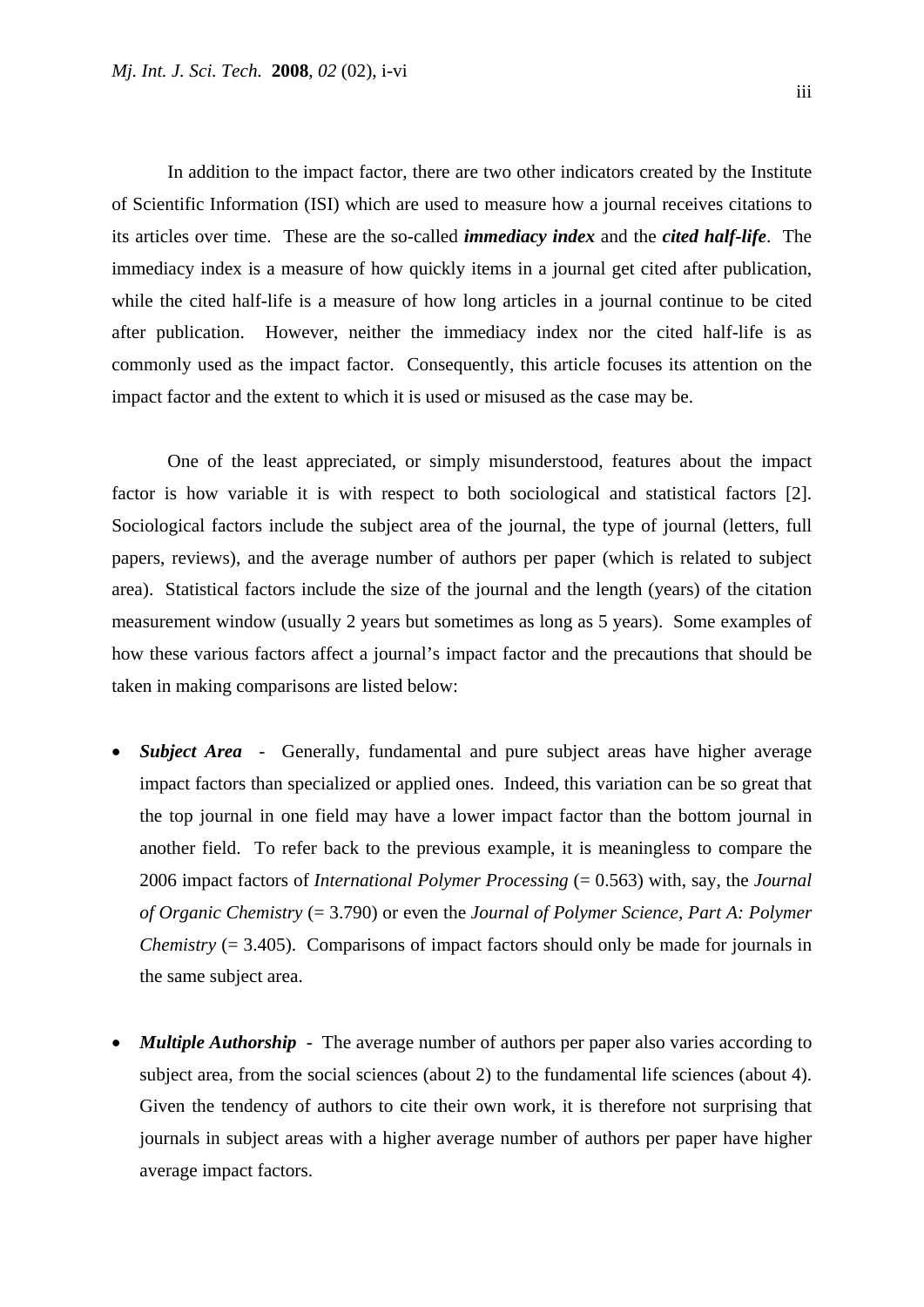- *Article and Journal Type*  Even within the same subject area, there are significant variations in impact factor due to article and journal type. For example, review journals invariably have higher impact factors than other types of journals simply because review articles attract more citations and review journals publish relatively fewer articles.
- *Journal Size*  Journal size in terms of the number of articles published per year is a statistical factor that affects the extent to which the journal's impact factor varies from year to year. As would be expected, the smaller the number of articles, the greater the variation. It has been estimated that, year to year, the impact factors of smaller journals ( $<$  35 articles per year) vary on average by more than  $\pm$  40%, whereas those of larger journals ( $> 150$  articles per year) vary only by around  $\pm 15\%$  [2]. This does not mean that smaller journals are less consistent in their standards. It simply means that the impact factor of a smaller journal needs to vary more than that of a larger journal to be statistically significant. Thus, small increases in impact factor from one year to the next are often statistically insignificant, despite what journals and publishers may say. As a rule of thumb, it can be considered that journals in the same subject area with impact factors that differ by less than 25% belong together in the same rank.
- **The Numerator/Denominator Problem** Since the impact factor is a ratio, clear and unambiguous definitions for the top (numerator) and bottom (denominator) terms are essential. But what exactly counts as a paper? Do letters to the editor or editorials or "Viewpoint" articles such as this count? ISI classifies papers into various categories such as research articles, reviews, proceedings papers, editorials, letters to the editor, news items, etc. Whereas only those classified as research articles, reviews and proceedings papers are counted in the denominator, citations to all papers (including editorials, letters to the editor and news items) are counted for the numerator. This can lead to an exaggerated impact factor, but more so for some journals than others. For example, letters to the editor in medical journals (which are not "letter papers" in the sense used in physical science journals) often attract lively debate resulting in significant numbers of citations, thus enhancing the numerator without adding to the denominator. This socalled "numerator/denominator problem" is yet another example of why considerable care needs to be taken when using impact factors.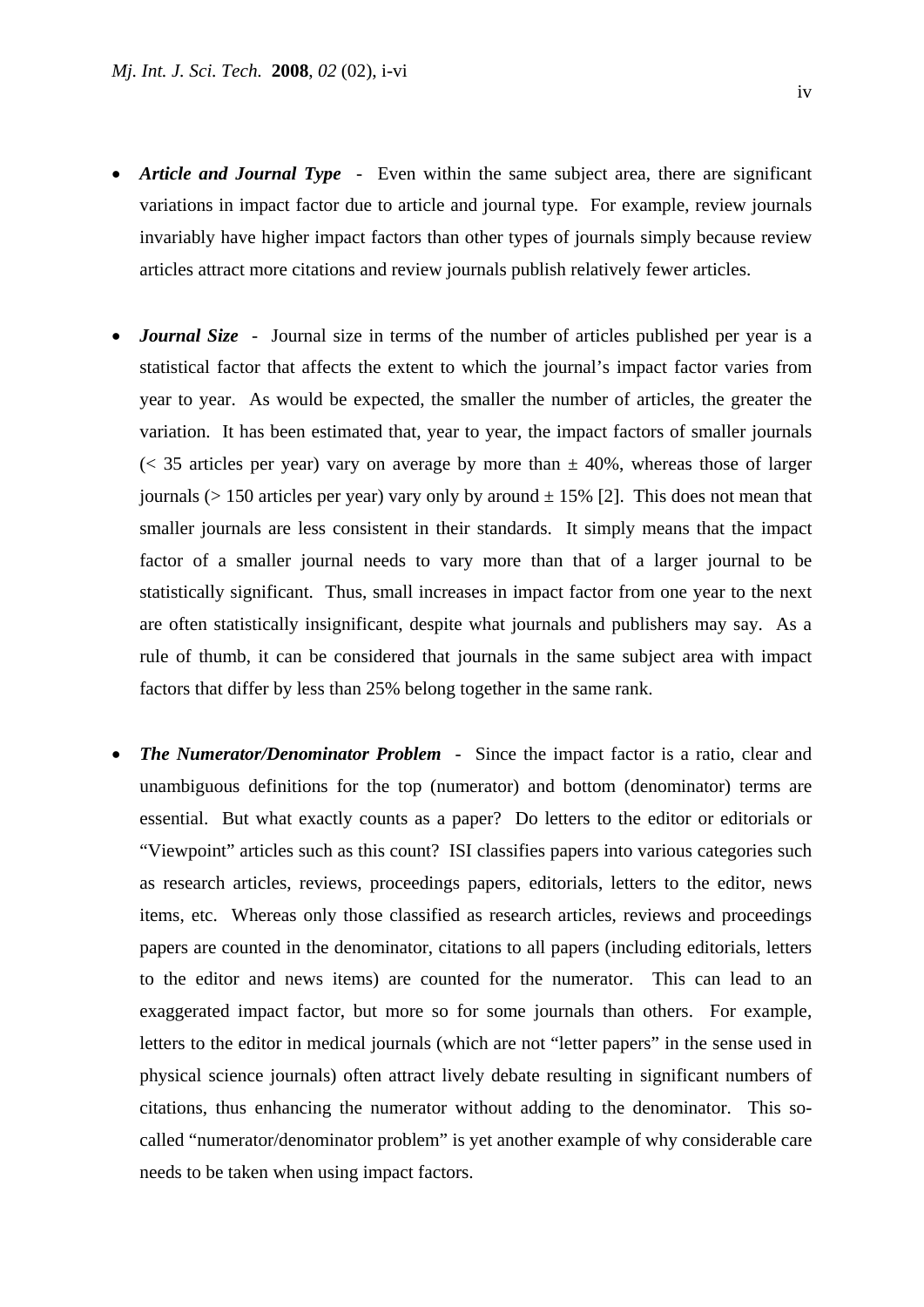With these observations in mind, we can now return to the title of this article: *Journal Impact Factors – Their Use and Misuse*. It is fair to say that, over the years, journal impact factors have been the subject of much debate which has given rise to many conflicting opinions. Hoeffel [3] expressed an opinion shared by many that:

*"Impact Factor is not a perfect tool to measure the quality of articles or journals but there is nothing better and it has the advantage of already being in existence and is, therefore, a good technique for scientific evaluation. Experience has shown that in each specialty the best journals are those in which it is most difficult to have an article accepted, and these are the journals that have a high impact factor. Most of these journals existed long before the impact factor was devised. The use of impact factor as a measure of quality is widespread because it fits well with the opinion that we have in each field of the best journals in our specialty."* 

 Personally, I would not disagree with this view. The system is clearly not perfect but it is the best that we have. Some observers, including librarians, have argued that the numerator (number of cites) in the impact factor calculation is much more relevant to a journal's "impact" than the denominator (number of articles). Therefore, why not weight them differently or just ignore the denominator completely and consider only the number of cites. They claim that this would also bring review journals more into line with research journals since the high impact factors of review journals are artificially enhanced by the relatively low number of articles that they publish. The detailed arguments for and against impact factors are too numerous to mention here. Suffice it to say that it is not so much their "use" as their "misuse" (some would say "abuse") which is the main cause for criticism.

 Returning to the theme of journal selection, it was mentioned at the start of this article that there is a growing trend for aspiring authors to select journals primarily by impact factor rather than journal content. In my opinion, while the impact factor is certainly important, it should not be the prime consideration in journal selection. The prime consideration should be the suitability (in terms of content and style) of the journal itself for the subject matter of the paper. Not only does this enhance the paper's chances of being accepted, it also ensures that it will be read by fellow workers in the same specialist field. Going for a higher impact factor in a less suitable journal only increases the risk of rejection.